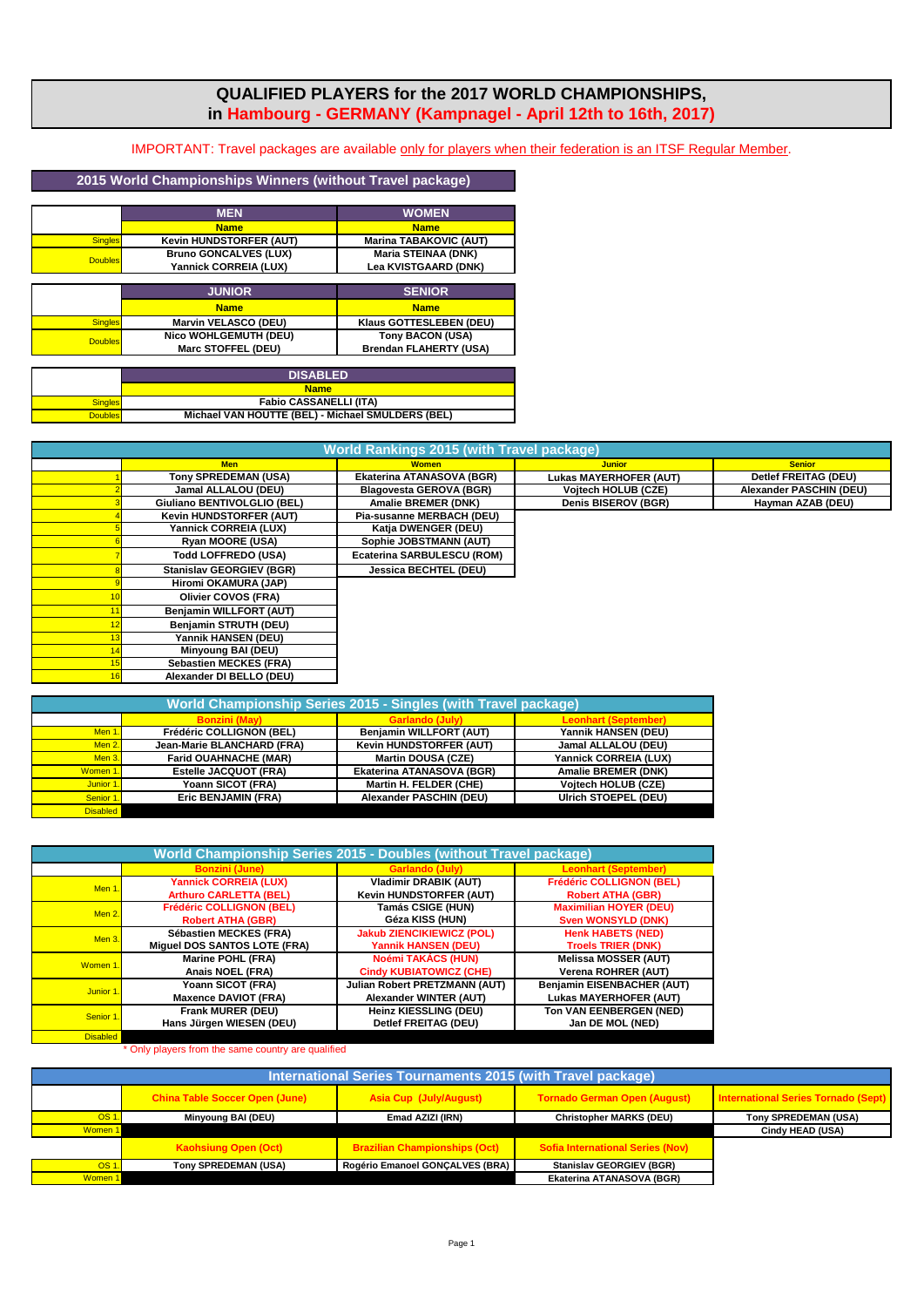| World Rankings 2016 (with Travel package) |                                |                                |                              |                             |
|-------------------------------------------|--------------------------------|--------------------------------|------------------------------|-----------------------------|
|                                           | <b>Men</b>                     | <b>Women</b>                   | <b>Junior</b>                | <b>Senior</b>               |
|                                           | Tony SPREDEMAN (USA)           | <b>Maura PORRMANN (DEU)</b>    | <b>Golshan CHAMANI (DEU)</b> | <b>Robert MAUER (AUT)</b>   |
|                                           | Todd LOFFREDO (USA)            | Ekaterina ATANASOVA (BGR)      | Denis BISEROV (BGR)          | Alberto ALVEZ GASANOL (URY) |
|                                           | Yannick CORREIA (LUX)          | Iveta RAKOVICSOVA (SVK)        | Vojtech HOLUB (CZE)          | Uwe PLASPOHL (DEU)          |
|                                           | <b>Christopher MARKS (DEU)</b> | <b>Blagovesta GEROVA (BGR)</b> |                              |                             |
|                                           | Giuliano BENTIVOLGLIO (BEL)    | <b>Marina TABAKOVIC (AUT)</b>  |                              |                             |
|                                           | Jamal ALLALOU (DEU)            | <b>Adrianne LEE (CAN)</b>      |                              |                             |
|                                           | <b>Martin DOUSA (CZE)</b>      | <b>Cindy KUBIATOWICZ (CHE)</b> |                              |                             |
|                                           | Alexander DI BELLO (DEU)       | Sarka HOLOMOUCKA (CZE)         |                              |                             |
|                                           | Ryan MOORE (USA)               |                                |                              |                             |
|                                           | Sébastien MECKES (FRA)         |                                |                              |                             |
|                                           | Miroslav VASIC (AUT)           |                                |                              |                             |
|                                           | Dan BARBER (USA)               |                                |                              |                             |
|                                           | Kevin HUNDSTORFER (AUT)        |                                |                              |                             |
|                                           | Oke HARMS (DEU)                |                                |                              |                             |
|                                           | Sascha GUSCHEH (AUT)           |                                |                              |                             |
|                                           | Miguel DOS SANTOS LOTE (FRA)   |                                |                              |                             |
|                                           |                                |                                |                              |                             |

|                            | Speedball World Combined Rankings 2016 (with Travel package) |                         |                      |
|----------------------------|--------------------------------------------------------------|-------------------------|----------------------|
| <b>Men</b>                 | <b>Women</b>                                                 | <b>Junior</b>           | <b>Senior</b>        |
| Alexander CUBA (PER)       | <b>Blagovesta GEROVA (BGR)</b>                               | <b>Kevin EYER (CHE)</b> | Ulrich STOEPEL (DEU) |
| Jorge CHAVEZ AEDO (PER)    | Ekaterina ATANASOVA (BGR)                                    |                         |                      |
| Andrés LOZANO (PER)        |                                                              |                         |                      |
| <b>Martin CAPAUL (PER)</b> |                                                              |                         |                      |
|                            |                                                              |                         |                      |

|                      | Classic World Combined Rankings 2016 (with Travel package) |                          |                             |
|----------------------|------------------------------------------------------------|--------------------------|-----------------------------|
| Men                  | <b>Women</b>                                               | <b>Junior</b>            | <b>Senior</b>               |
| Marek VOVCIK (SVK)   | Iveta RAKOVICSOVA (SVK)                                    | <b>Mario TOMOV (BGR)</b> | <b>Bernard SALLIN (CHE)</b> |
| Simon VAROS (SVK)    | Ecaterina SARBULESCU (ROU)                                 |                          |                             |
| Miroslav VASIC (AUT) |                                                            |                          |                             |
| Jozef HORCIAK (SVK)  |                                                            |                          |                             |

|                         | Confederations Ranking 2016 - Singles (with Travel package) |                                |                             |                                 |
|-------------------------|-------------------------------------------------------------|--------------------------------|-----------------------------|---------------------------------|
|                         |                                                             |                                |                             |                                 |
| Men 1.                  | Ming-Xuan WU (TWN)                                          | <b>Christopher MARKS (DEU)</b> | <b>Tony SPREDEMAN (USA)</b> | Rogério Emanoel GONCALVES (BRA) |
| Men 2.                  | Johan HANNERSTAL (DNK)                                      | Jamal ALLALOU (DEU)            | Todd LOFFREDO (USA)         | Alexander CUBA (PER)            |
| Men $3.$                | Hiromi OKAMURA (JPN)                                        | <b>Martin DOUSA (CZE)</b>      | <b>Rvan MOORE (USA)</b>     | Jorge CHAVEZ AEDO (PER)         |
| Women 1.                | Hui-Juan YANG (TWN)                                         | <b>Maura PORRMANN (DEU)</b>    | <b>Adrianne LEE (CAN)</b>   | Maria Eugenia COLASO (ARG)      |
| Speedball Men 1.        | Ankush TYAGI (IND)                                          | <b>Miroslav VASIC (AUT)</b>    |                             | Alexander CUBA (PER)            |
| Speedball Women 1.      |                                                             | <b>Blagovesta GEROVA (BGR)</b> |                             |                                 |
| Classiv Men 1.          | <b>Woo Byung CHAE (KOR)</b>                                 | Marek VOVCIK (SVK)             |                             |                                 |
| <b>Classic Women 1.</b> |                                                             | Iveta RAKOVICSOVA (SVK)        |                             |                                 |

|                     | <b>World Series 2016 - (with Travel package)</b> |                                |                                   |
|---------------------|--------------------------------------------------|--------------------------------|-----------------------------------|
|                     | <b>Bonzini (May 5-8 FRANCE)</b>                  | Garlando (July 21-24)          | <b>Leonhart (September 15-18)</b> |
| Singles Men 1.      | Joaquim PINHEIRO (PRT)                           | <b>Kevin HUNDSTORFER (AUT)</b> | <b>Felix DROESE (DEU)</b>         |
| Singles Men 2.      | Miguel DOS SANTOS LOTE (FRA)                     | Oke HARMS (DEU)                | Thomas HAAS (DEU)                 |
| Singles Men 3.      | Daniel KELOVIC (FRA)                             | Dalibor SUVAJAC (AUT)          | Yannick CORREIA (LUX)             |
| Singles Women 1.    | Estelle JACQUOT (FRA)                            | <b>Cindy KUBIATOWICZ (CHE)</b> | Ekaterina ATANASOVA (BGR)         |
| Singles Junior 1.   | Yoann SICOT (FRA)                                | <b>Vojtech HOLUB (CZE)</b>     | <b>Constantin RUBEL (DEU)</b>     |
| Singles Senior 1.   | Arthuro CARLETTA (BEL)                           | Detlef FREITAG (DEU)           | <b>Ulrich STOEPEL (DEU)</b>       |
| Doubles Speedball   | <b>Frédéric FLEUROT (FRA)</b>                    | Antal VIRÁG (HUN)              | <b>Francesco MOSCUZZA (ITA)</b>   |
| Men <sub>1</sub>    | <b>Giuliano BENTIVOGLIO (BEL)</b>                | Géza KISS (HUN)                | <b>Giuliano BENTIVOGLIO (BEL)</b> |
| Doubles Classic Men | Sebastien FRIEDRICHS (FRA)                       | Florian KUNZ (CHE)             | <b>Robert ATHA (GBR)</b>          |
|                     | David CHICHEPORTICHE (FRA)                       | <b>Thomas MAURER (CHE)</b>     | <b>Henk HABETS (NLD)</b>          |

| World Series 2016 - Doubles (without Travel package) |                                      |                                |                                |
|------------------------------------------------------|--------------------------------------|--------------------------------|--------------------------------|
|                                                      | <b>Bonzini (May 5-8 FRANCE)</b>      | Garlando (July 21-24)          | Leonhart (September 15-18)     |
| Men <sub>1</sub>                                     | <b>Billy PAPPAS (USA)</b>            | Ingo AUFDERHEIDE (DEU)         | <b>Yannick CORREIA (LUX)</b>   |
|                                                      | <b>Frédéric COLLIGNON (BEL)</b>      | Ruben HEINRICH (DEU)           | <b>Tom VAN DE CAUTER (BEL)</b> |
| Men 2.                                               | <b>Bruno GONCALVES (LUX)</b>         | Pascal SALZGEBER (CHE)         | <b>Henk HABETS (NLD)</b>       |
|                                                      | Fabio FERREIRA (LUX)                 | Hannes WALLIMANN (CHE)         | <b>Robert ATHA (GBR)</b>       |
| Men 3.                                               | Yannick CORREIA (LUX)                | <b>Vladimir DRABIK (AUT)</b>   | Minyoung BAI (DEU)             |
|                                                      | <b>Arthuro CARLETTA (BEL)</b>        | Kevin HUNDSTORFER (AUT)        | Oke HARMS (DEU)                |
| Women <sub>1</sub>                                   | <b>Malika SENOUCI (FRA)</b>          | Noémi TAKÁCS (HUN)             | Nathalie SALTZ (DNK)           |
|                                                      | Estelle JACQUOT (FRA)                | <b>Cindy KUBIATOWICZ (CHE)</b> | Amalie BREMER (DNK)            |
| Junior 1                                             | Jeremy BRICOUT (FRA)                 | Paul SOCHIERA (DEU)            | Paul SOCHIERA (DEU)            |
|                                                      | Dylan BRICOUT (FRA)                  | Yannic HARTMANN (DEU)          | <b>Marc STOFFEL (DEU)</b>      |
| Senior 1                                             | Eric SICOT (FRA)                     | Heinz KIESSLING (DEU)          | Frank GEORG (DEU)              |
|                                                      | Eric BENJAMIN (FRA)                  | Detlef FREITAG (DEU            | <b>Ulrich STOEPEL (DEU)</b>    |
| Speedball Women 1                                    | Fanny MARTINEAU (FRA)                | Ekaterina ATANASOVA (BGR)      | Katja DWENGER (DEU)            |
|                                                      | Mathilde HOUYELLE (FRA)              | <b>Blagovesta GEROVA (BGR)</b> | <b>Jessica BECHTEL (DEU)</b>   |
| Speedball Junior 1                                   | <b>Ricardo RODRIGUES PINTO (LUX)</b> | Elias SCHOSSLEITNER (AUT)      | <b>Marc STOFFEL (DEU)</b>      |
|                                                      | <b>Constantin RUBEL (DEU)</b>        | <b>Vojtech HOLUB (CZE)</b>     | Janine BÜCHELI (CHE)           |
| Speedball Senior 1.                                  | Frank GEORG (DEU)                    | Bert SCHÜKERK (CHE)            | Frank GEORG (DEU)              |
|                                                      | Ulrich STOEPEL (DEU)                 | <b>Bernard SALLIN (CHE)</b>    | <b>Ulrich STOEPEL (DEU)</b>    |
| ClassicWomen 1.                                      | Marine POHL (FRA)                    | Cindy KUBIATOWICZ (CHE)        | <b>Maura PORRMANN (DEU)</b>    |
|                                                      | Anais NOEL (FRA)                     | Dina METTLER (CHE)             | <b>Amalie BREMER (DNK)</b>     |
| <b>Classic Junior 1.</b>                             | Ewen HUCHET (FRA)                    | <b>Michal KRUMPOCH (CZE)</b>   | <b>Marc STOFFEL (DEU)</b>      |
|                                                      | Eloi GUSTON (FRA)                    | David NAVRATIL (CZE)           | Janine BÜCHELI (CHE)           |
|                                                      | <b>Patrick BENOIT (FRA)</b>          | Manfred REDEL (DEU)            | Karl-heinz BERGMANN (DEU)      |
| <b>Classic Senior 1.</b>                             | <b>Bernard SALLIN (CHE)</b>          | <b>Ulrich STOEPEL (DEU)</b>    | Manfred REDEL (DEU)            |

\* Only players from the same country are qualified